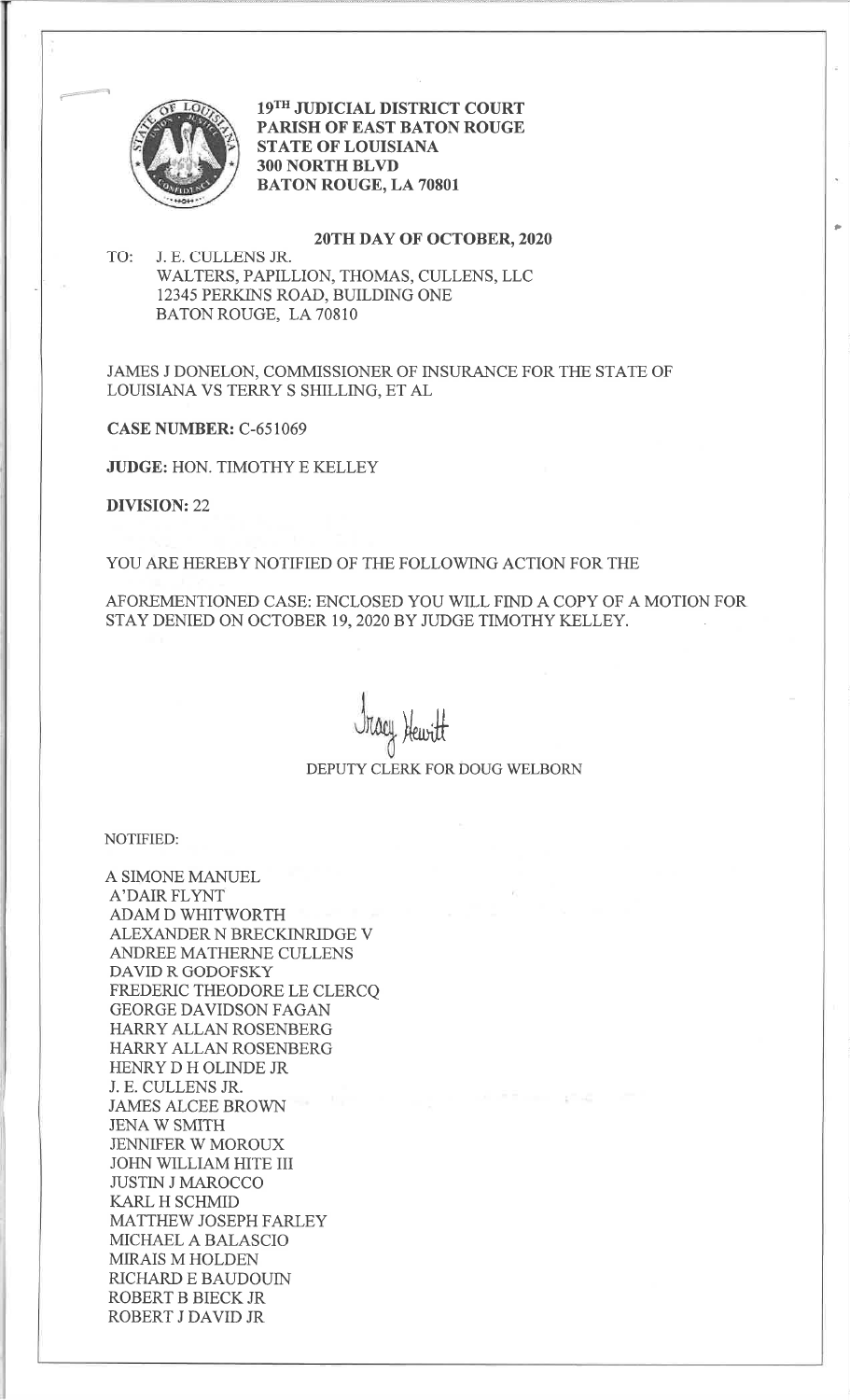

19TH JUDICIAL DISTRICT COURT PARISH OF EAST BATON ROUGE STATE OF LOUISIANA 3OO NORTH BLVD BATON ROUGE, LA <sup>70801</sup>

### 2OTH DAY OF OCTOBER,2O2O

t

TO J. E. CULLENS JR. WALTERS, PAPILLION, THOMAS, CULLENS, LLC 12345 PERKINS ROAD, BUILDING ONE BATON ROUGE, LA 70810

JAMES J DONELON, COMMISSIONER OF INSURANCE FOR THE STATE OF LOUISIANA VS TERRY S SHILLING, ET AL

CASE NUMBER: C-651069

JUDGE: HON. TIMOTHY E KELLEY

DIVISION:22

YOU ARE HEREBY NOTIFIED OF THE FOLLOWING ACTION FOR THE

AFOREMENTIONED CASE: ENCLOSED YOU WLL FIND A COPY OF A NOTICE OF INTENTION TO APPLY FOR SUPERVISORY WRITS SIGNED ON OCTOBER 19, 2020 BY JUDGE TIMOTHY KELLEY

Heuritt DEPUTY CLERK FOR DOUG WELBORN

NOTIFIED

A SIMONE MANUEL A'DAIR FLYNT ADAM D WHITWORTH ALEXANDER N BRECKINzuDGE V ANDREE MATHERNE CULLENS DAVID R GODOFSKY FREDERIC THEODORE LE CLERCQ GEORGE DAVIDSON FAGAN HARRY ALLAN ROSENBERG HARRY ALLAN ROSENBERG HENRY D H OLINDE JR J. E. CULLENS JR. JAMES ALCEE BROWN JENA W SMITH JENNIFER W MOROUX JOHN WILLIAM HITE III JUSTIN J MAROCCO KARL H SCHMID MATTHEW JOSEPH FARLEY MICHAEL A BALASCIO MIRAIS M HOLDEN RICHARD E BAUDOUIN ROBERT B BIECK JR